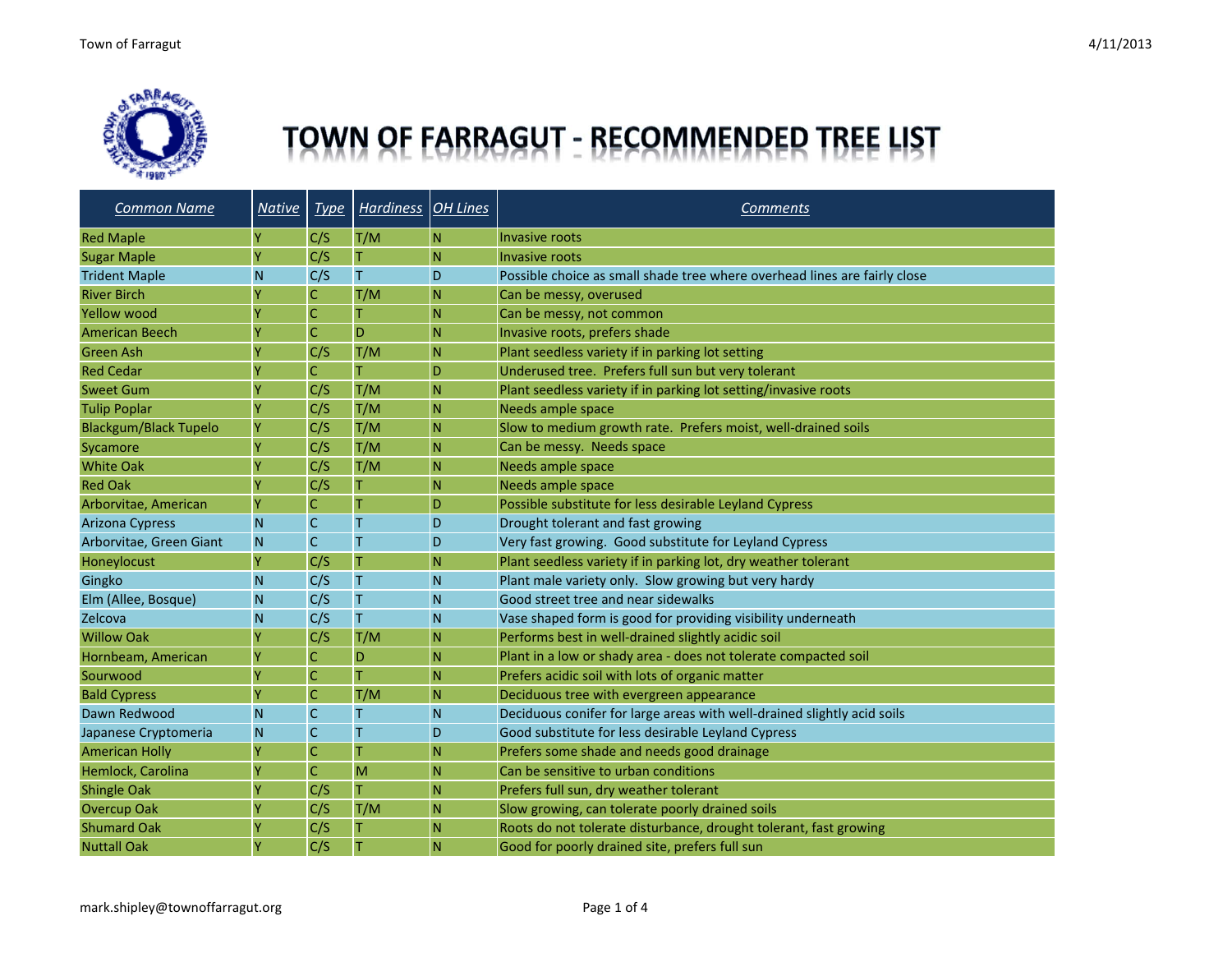|  | 4/11/2013 |
|--|-----------|
|--|-----------|

| <b>Southern Magnolia</b>   | Ÿ | $\mathsf C$ | T   | N. | Needs ample space and can be messy                                         |
|----------------------------|---|-------------|-----|----|----------------------------------------------------------------------------|
| <b>Spruce</b>              | D | C           | D   | N  | <b>Numerous varieties</b>                                                  |
| Deodar Cedar               | N | $\mathsf C$ | Т   | N  | Prefers full sun                                                           |
| <b>Red Buckeye</b>         | Ÿ | U/F         | T/M |    | Needs moist, well-drained soil, slightly acid in full sun or partial shade |
| <b>Amur Maple</b>          | N | U/F         |     |    | Good non-native tree                                                       |
| Serviceberry               | ٧ | U/F         | T/M |    | Prefers moist, well-drained, acid soil                                     |
| Redbud                     |   | U/F         |     |    | Very tolerant though overused                                              |
| <b>Fringe Tree</b>         | Ÿ | U/F         |     |    | Grows well in full sun to moderate shade                                   |
| Dogwood, Flowering         |   | U/F         |     |    | Anthracnose can be a problem, prefers some shade                           |
| Dogwood, Kousa             | N | U/F         |     | Y  | <b>Resistant to Anthracnose</b>                                            |
| Hawthorn, Winter King      | Ÿ | U/F         |     |    | Dry weather tolerant                                                       |
| <b>Carolina Silverbell</b> |   | U/F         | M   |    | Needs shade, not drought tolerant                                          |
| <b>Witch Hazel</b>         |   | U/F         | M   |    | Needs shade, not drought tolerant                                          |
| <b>Sweetbay Magnolia</b>   |   | U/F         | T/M |    | Prefers moist, acid soils                                                  |
| Little Gem Magnolia        |   | U/F         |     |    | Slow growing                                                               |
| Saucer Magnolia            | N | U/F         | Τ   | Y  | Best in sunny setting                                                      |
| <b>Star Magnolia</b>       | N | U/F         | Т   |    | Slow growing                                                               |
| <b>Blackhaw Viburnum</b>   | Ÿ | U/F         |     |    | Very tolerant                                                              |
| Southern Blackhaw          |   | U/F         | т   |    | Good substitute for dogwood                                                |
| <b>Foster Holly</b>        | N | U/E         | Т   | Y  | Good for narrow spaces                                                     |
| Nellie R. Stevens Holly    | N | U/E         | Т   | Y  | Hardy, good screen tree                                                    |
| Japanese Maple             | N | U/F         | Τ   |    | Slow growing, best as specimen tree                                        |
| <b>Ornamental Cherry</b>   | N | U/F         | Т   | Y  | <b>Numerous varieties</b>                                                  |



## TOWN OF FABBAGUT - RECOMMENDED LABGE SHBUB LIST

#### SHRUBS (Only includes selected large shrubs that could be used to fulfill the "large shrub" requirements of ordinance)

| <b>Common Name</b>         |     | Native   Type   Hardiness   OH Lines | <b>Comments</b>                              |
|----------------------------|-----|--------------------------------------|----------------------------------------------|
| <b>Bottlebrush Buckeye</b> | F/S | T/M                                  | Tolerates some drought, slow-moderate growth |
| Sweetshrub                 | F/S | T/M                                  | <b>Excellent native shrub</b>                |
| Mockorange, Common         | F/S | T/M                                  | Prefers rich soil in full sun to light shade |
| <b>Red Osier Dogwood</b>   | F/S | T/M                                  | Red twigs add visual interest                |
| <b>Indigo Bush</b>         | F/S | T/M                                  | Prefers full sun                             |
| Possumhaw                  |     | T/M                                  | A deciduous holly                            |
| Winterberry                |     | T/M                                  | Slow growing, good for wet soils             |
| <b>Inkberry Holly</b>      | E/S | T/M                                  | Prefer full sun with ample moisture          |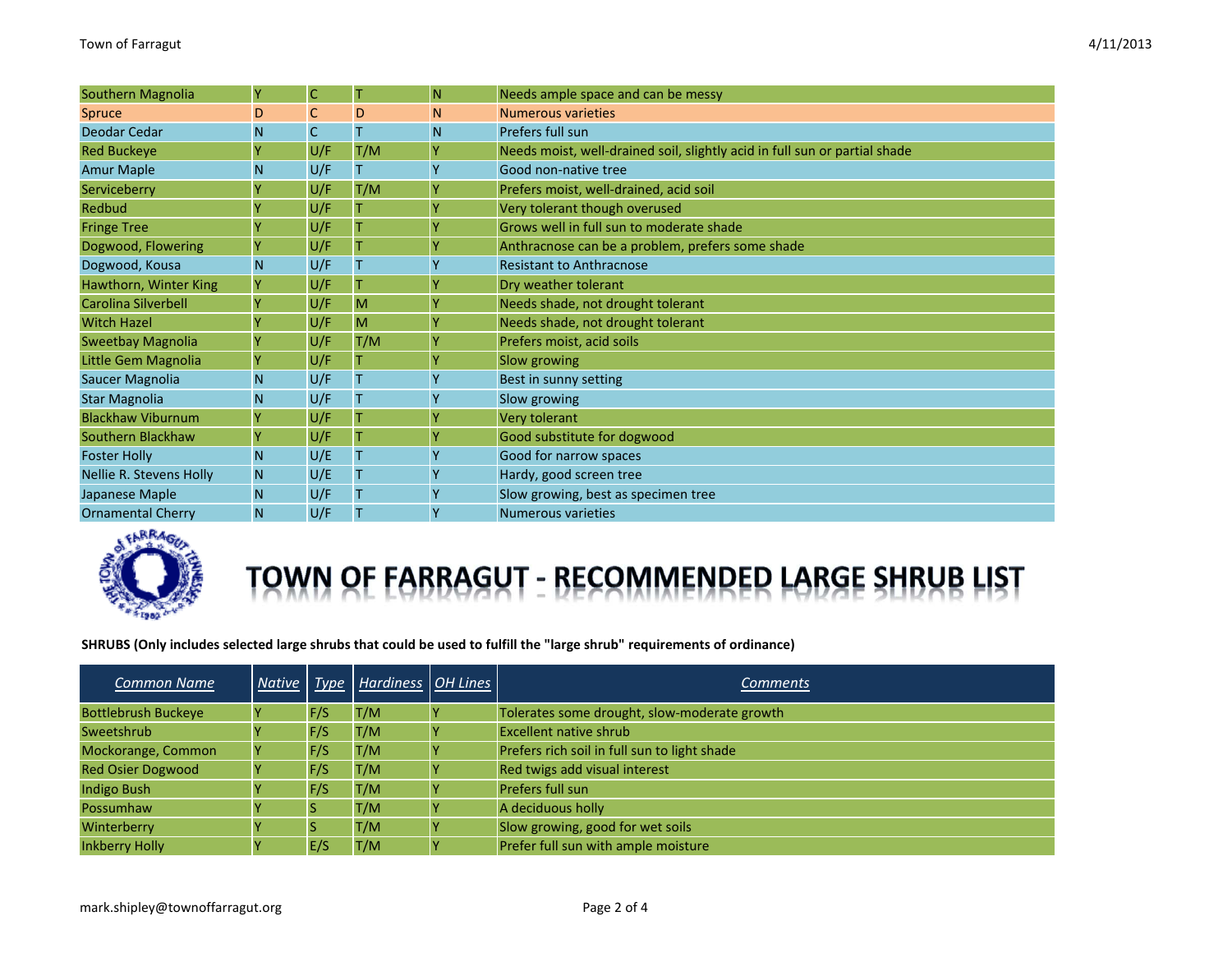| Virginia Sweetspire       | Y | F/S | T/M | Y | Very attractive and fragrant                        |
|---------------------------|---|-----|-----|---|-----------------------------------------------------|
| Spicebush                 |   | F/S | T/M | Ÿ | Good for butterflies and bees                       |
| Rhododendron              |   | F/S | M   |   | <b>Numerous varieties</b>                           |
| <b>Highbush Blueberry</b> |   | F/S | T/M |   | Generally prefers full sun                          |
| <b>Mapleleaf Viburnum</b> | Y | F/S |     | Υ | Prefers moist soil, moderate acid, and light shade  |
| <b>Crape Myrtle</b>       | N | F/S |     |   | Overused and can be damaged by extreme cold weather |
| <b>Burford Holly</b>      | N | E/S | т   | Υ | Overused in the past                                |
| Loropetalum               | N | F/S |     | Y | Very hardy                                          |
| Leatherleaf Viburnum      | N | F/S | Т   |   | Excellent hardy evergreen shrub                     |
| Azalea                    | D | F/S | M   | Y | <b>Numerous varieties</b>                           |
| Forsythia                 | N | F/S |     |   | Hardy shrub, generally overused                     |
| <b>Sweet Pepperbush</b>   | Y | F/S |     | Υ | Good for butterflies and bees                       |
| <b>Silky Dogwood</b>      |   | F/S | M   | Υ | Good for erosion control and wildlife               |
| <b>Arrowwood Viburnum</b> | Y | F/S | T/M | Υ | Good for moist areas and wildlife                   |
| Wild Hydrangea            |   | F/S | M   | Υ | Prefers some shade                                  |
| Oakleaf Hydrangea         |   | F/S | T/M | Υ | Good plant but overused                             |
| <b>Common Alder</b>       |   | F/S | M   | ٧ | Not common in nurseries                             |
| <b>American Filbert</b>   |   | F/S |     | ٧ | Good for butterflies and birds                      |
| <b>Goldstem Dogwood</b>   |   | F/S |     |   | Prefers sunny areas                                 |
| Chokeberry                |   | F/S |     | Υ | Nice colors throughout seasons                      |
| <b>Mountain Laurel</b>    |   | F/S | M   | Υ | Prefers light shade, moist acid soils               |
| <b>Fragrant Sumac</b>     |   | F/S | T/M | Υ | <b>Good for streambanks</b>                         |
| <b>Ninebark</b>           |   | F/S |     | γ | Good for birds, very adaptable                      |
| <b>Bladdernut</b>         | Y | F/S | M   | Υ | <b>Unique looking blooms</b>                        |

### **KEY**

| $Y - Yes$                                                                           |
|-------------------------------------------------------------------------------------|
| $N - No$                                                                            |
| C/S - Canopy tree that can count as a "shade" tree per the landscaping requirements |
| U/F - Understory Flowering tree                                                     |
| U/E - Understory Evergreen tree                                                     |
| T - Tolerant of a wide range of conditions                                          |
| M - Prefers moisture                                                                |
| C - Canopy tree                                                                     |
| U - Understory tree                                                                 |
| OH - Compatible with overhead lines if other conditions warrant                     |
| D - Depends                                                                         |
| F/S - Flowering shrub                                                               |
| E/S - Evergreen shrub                                                               |